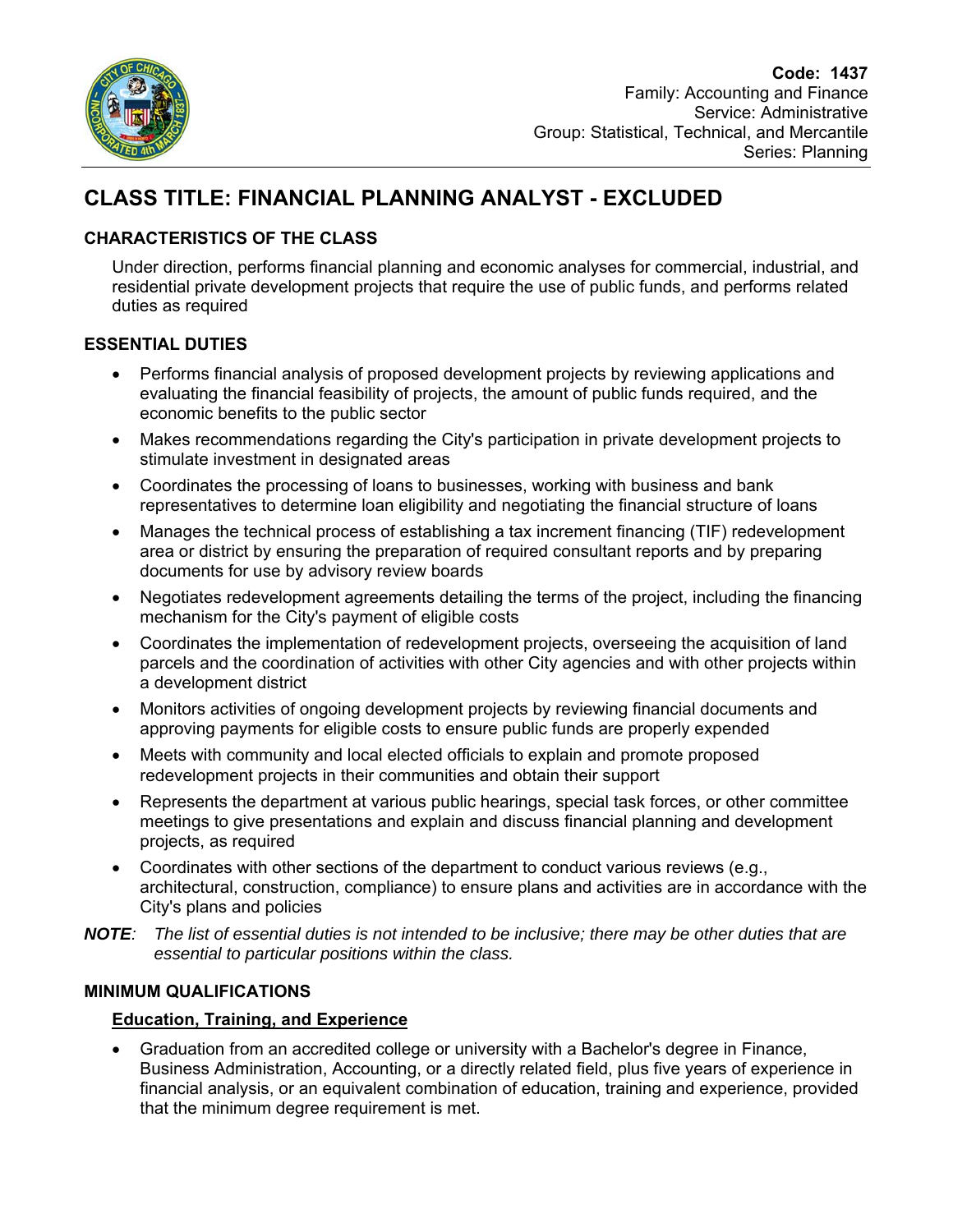### **Licensure, Certification, or Other Qualifications**

None

### **WORKING CONDITIONS**

General office environment

#### **EQUIPMENT**

- Standard office equipment (e.g., telephone, printer, photocopier, fax machine, calculator)
- Computers and peripheral equipment (e.g., personal computer, computer terminals, hand-held computer, modems)

#### **PHYSICAL REQUIREMENTS**

No specific requirements

#### **KNOWLEDGE, SKILLS, ABILITIES, AND OTHER WORK REQUIREMENTS**

#### **Knowledge**

Advanced knowledge of:

- the bond market and processes involved in the issuance of municipal bonds
- generally accepted accounting principles, methods, practices, and procedures
- \*applicable financial analysis and management principles, methods, practices, and procedures
- applicable computer software packages (e.g., accounting software, financial software) and applications

Considerable knowledge of:

- \*generally accepted fiscal policy principles, methods, practices, and procedures
- business trends

Moderate knowledge of:

- applicable federal, state, and local laws, regulations, and guidelines
- loan lending, underwriting, and processing principles, methods, practices, and procedures Some knowledge of:
- City tax ordinances and requirements
- generally accepted auditing principles, methods, practices and procedures
- grant administration policies, methods, practices, and procedures
- budget preparation and management methods, practices, and procedures

Knowledge of applicable City and department ordinances, policies, procedures, rules, regulations, and ordinances

#### **Skills**

- \*ACTIVE LEARNING Understand the implications of new information for both current and future problem-solving and decision-making
- \* ACTIVE LISTENING Give full attention to what other people are saying, taking time to understand the points being made, ask questions as appropriate, and not interrupt at inappropriate times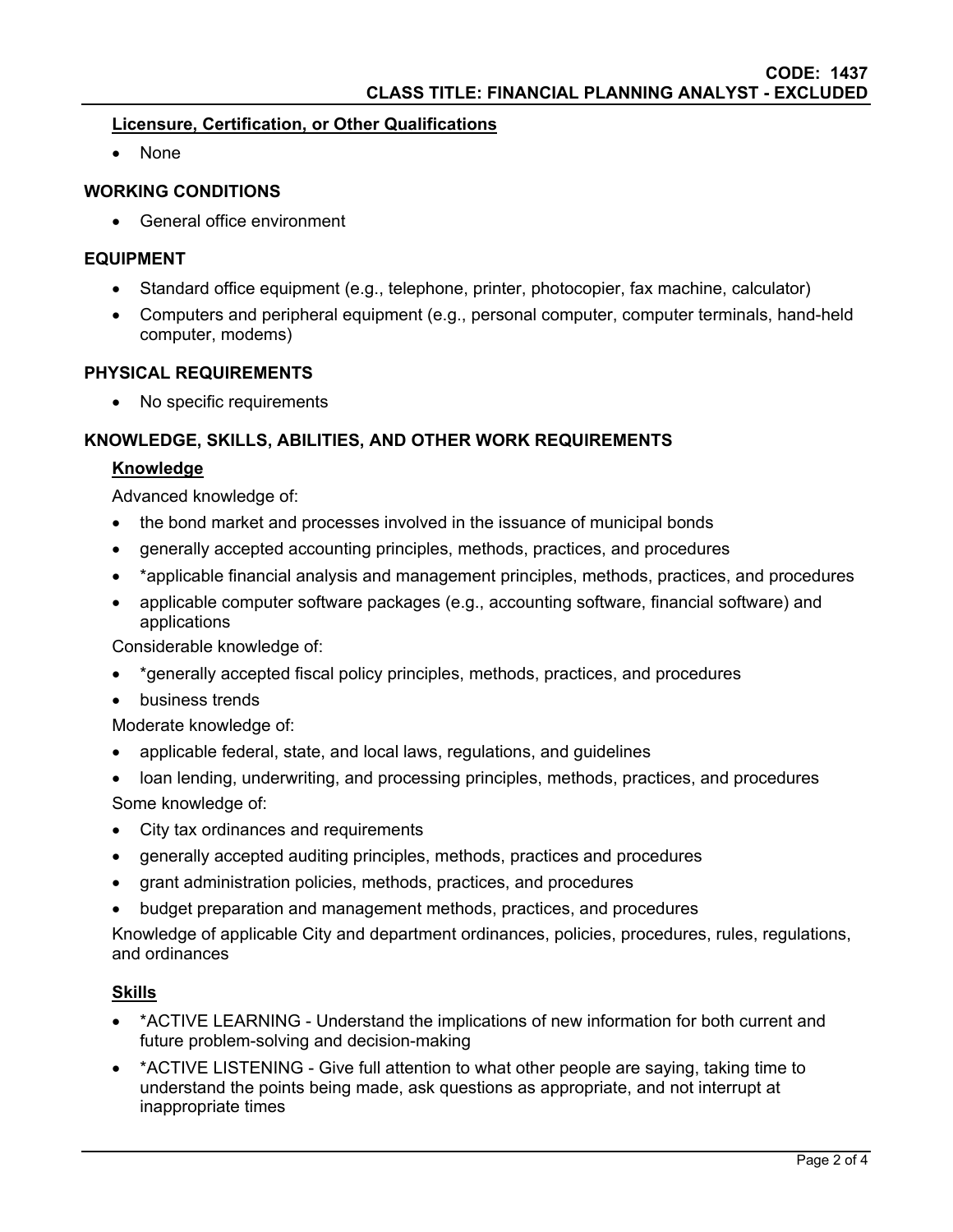- \*CRITICAL THINKING Use logic and reasoning to identify the strengths and weaknesses of alternative solutions, conclusions, or approaches to problems
- \*MATHEMATICS Use mathematics to solve problems
- \*COMPLEX PROBLEM SOLVING Identify complex problems and review related information to develop and evaluate options and implement solutions
- \*MANAGEMENT OF FINANCIAL RESOURCES Determine how money will be spent to get the work done and account for these expenditures
- NEGOTIATION Bring others together and trying to reconcile differences
- \*JUDGMENT AND DECISION MAKING Consider the relative costs and benefits of potential actions to choose the most appropriate one

#### **Abilities**

- COMPREHEND ORAL INFORMATION Listen to and understand information and ideas presented through spoken words and sentences
- SPEAK Communicate information and ideas in speaking so others will understand
- COMPREHEND WRITTEN INFORMATION Read and understand information and ideas presented in writing
- WRITE Communicate information and ideas in writing so others will understand
- REASON TO SOLVE PROBLEMS Apply general rules to specific problems to produce answers that make sense
- REASON MATHEMATICALLY Choose the right mathematical methods or formulas to solve a problem
- COME UP WITH IDEAS Come up with a number of ideas about a topic
- MAKE SENSE OF INFORMATION Quickly make sense of, combine, and organize information into meaningful patterns
- COMPARE AND RECOGNIZE DIFFERENCES Quickly and accurately compare similarities and differences among sets of letters, numbers, objects, pictures, or patterns (includes comparing a presented object with a remembered object)
- ORGANIZE INFORMATION Arrange things or actions in a certain order or pattern according to a specific rule or set of rules (e.g., patterns of numbers, letters, words, pictures, mathematical operations)
- REACH CONCLUSIONS Combine pieces of information to form general rules or conclusions (includes finding a relationship among seemingly unrelated events)

## **Other Work Requirements**

- INITIATIVE Demonstrate willingness to take on job challenges
- LEADERSHIP Demonstrate willingness to lead, take charge, and offer opinions and direction
- DEPENDABILITY Demonstrate reliability, responsibility, and dependability and fulfill obligations
- ATTENTION TO DETAIL Pay careful attention to detail and thoroughness in completing work tasks
- INDEPENDENCE Develop own ways of doing things, quide oneself with little or no supervision, and depend mainly on oneself to get things done